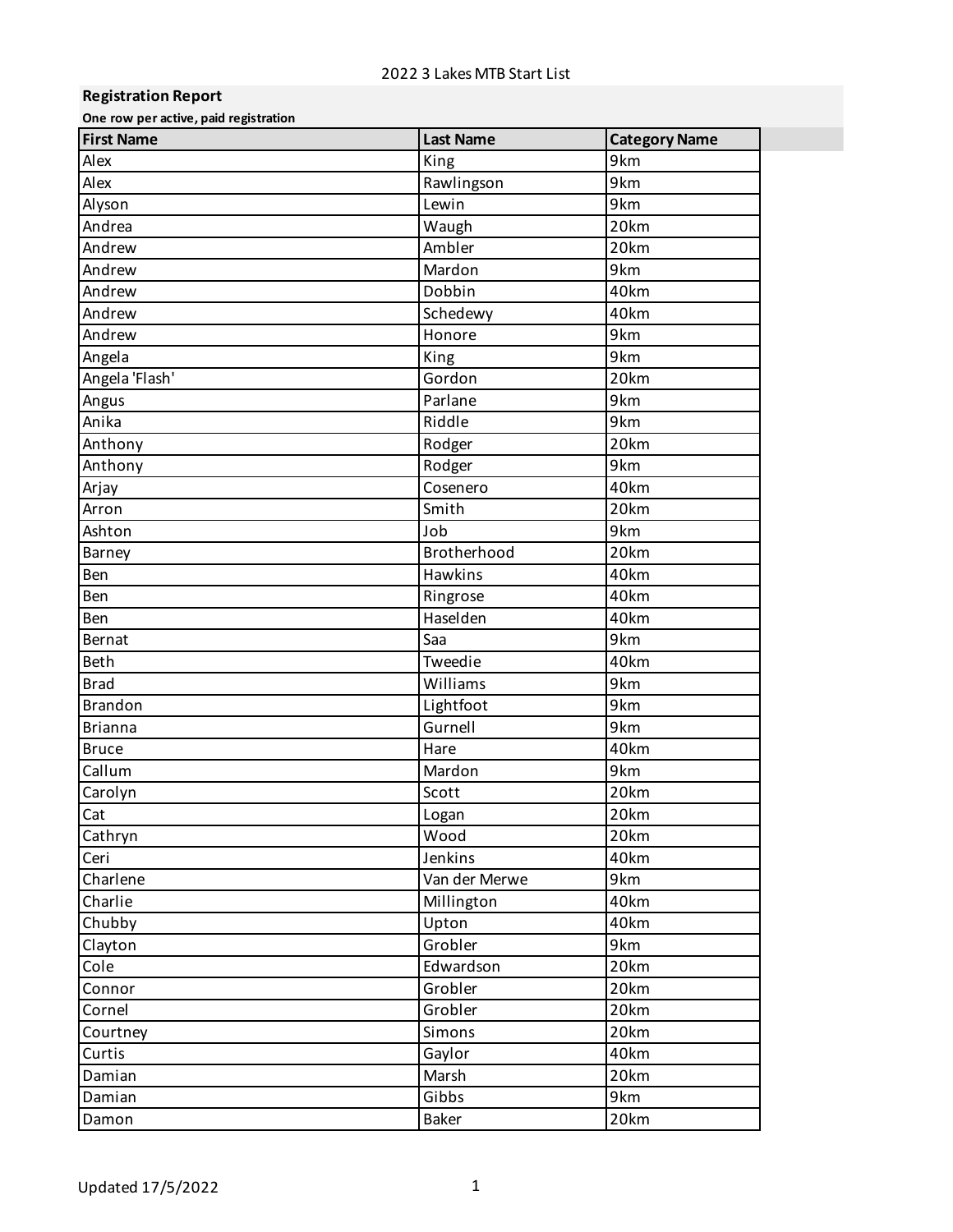| Dan            | <b>Barmett</b>   | 20km |
|----------------|------------------|------|
| Danielle       | Te Waiti         | 20km |
| Danny          | Belcher          | 20km |
| Darren         | Nisbet           | 40km |
| David          | Gurnell          | 9km  |
| Dawn           | Spence           | 40km |
| Dean           | Gerrard          | 40km |
| Deane          | Walford          | 40km |
| Debbie         | Wheeler          | 20km |
| Desiree        | Belcher          | 20km |
| Dj             | Gillming         | 9km  |
| Doné           | Lightfoot        | 9km  |
| <b>DOROTHY</b> | <b>BROWNING</b>  | 9km  |
| Duncan         | Robertson        | 20km |
| Emilie         | Oshea            | 20km |
| Emilio         | Saa              | 9km  |
| Emma           | Gurnell          | 9km  |
| Enrico         | Realizan         | 20km |
| Fergus         | Farrell          | 9km  |
| Fergus         | Gibbs            | 9km  |
| Finlay         | Wallen-Halliwell | 20km |
| Fiona          | Bamforth         | 20km |
| Fletcher       | Pool             | 9km  |
| Flynn          | Redfern          | 9km  |
| Franco         | Meyer            | 40km |
| Gabriela       | Grimaldo         | 40km |
| Garreth        | Belcher          | 20km |
| garth          | riddle           | 40km |
| Gilles         | Gilles Ollivier  | 20km |
| Ginny          | Hoult            | 20km |
| Gordon         | Hosking          | 20km |
| Graeme         | Fariu            | 20km |
| Gretchen       | Gulick           | 40km |
| Guy            | Upton            | 9km  |
| Gwen           | Smith            | 20km |
| Hayden         | <b>Baker</b>     | 9km  |
| Hazel          | Johnston         | 20km |
| Helena         | Thompson         | 9km  |
| Hennie         | Le Roux          | 20km |
| Henu           | Van der Merwe    | 9km  |
| Hewitt         | Pool             | 9km  |
| Hunter         | Marsh            | 20km |
| lain           | Haynes           | 40km |
| lan            | Mclachlan        | 40km |
| Ingrid         | Johnstone        | 20km |
| Jackson        | Finlayson        | 9km  |
| Jaimee         | Brown            | 9km  |
| James          | Beaton           | 40km |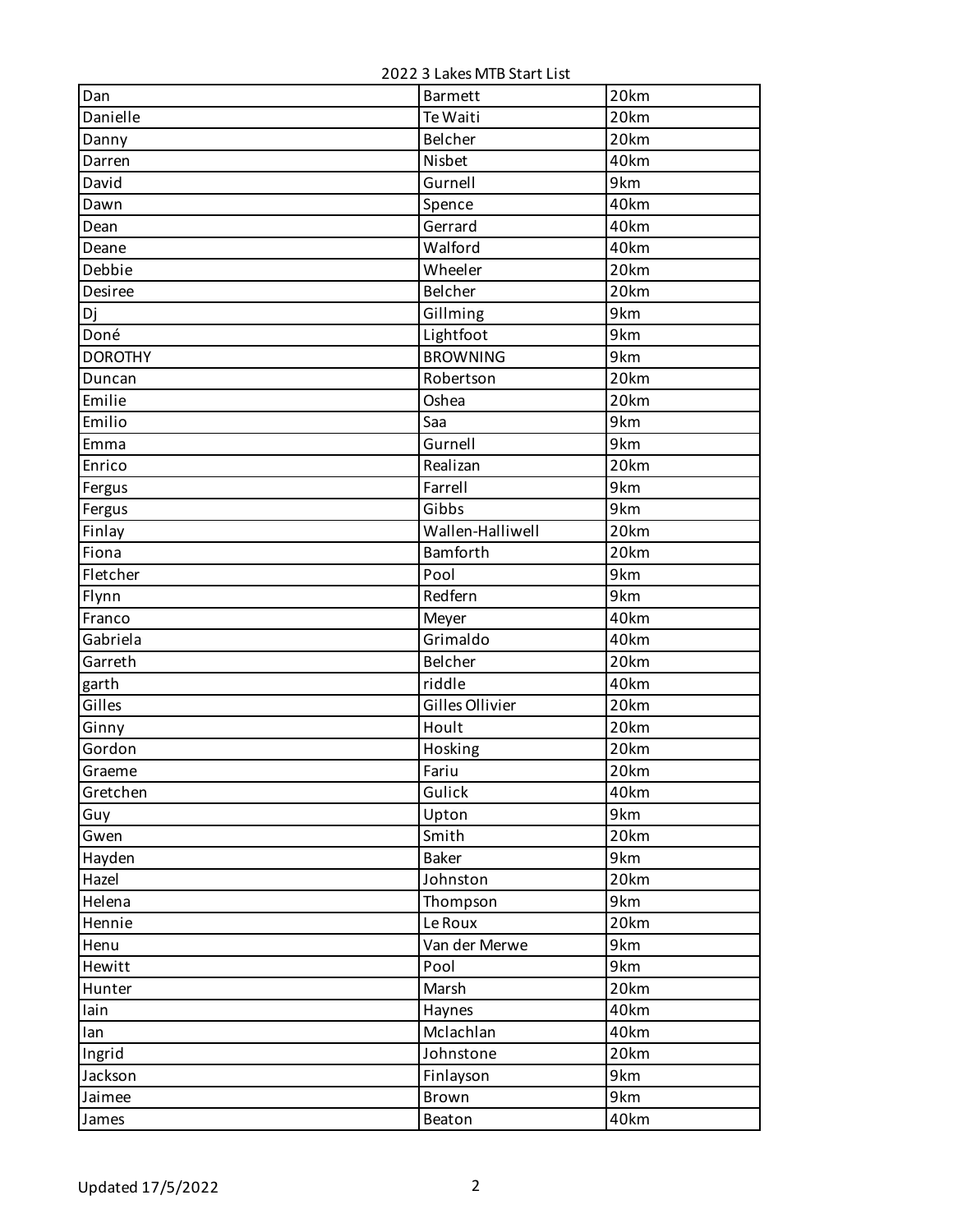| Jamie    | Riddle                        | 9km  |
|----------|-------------------------------|------|
| Jane     | Sweeney                       | 40km |
| Janine   | Randerson                     | 20km |
| Jason    | Chambers                      | 40km |
| Jason    | Johnston                      | 40km |
| Jason    | Hoult                         | 20km |
| Jason    | Boucher                       | 40km |
| Jasper   | King                          | 9km  |
| Jene     | Van der Merwe                 | 9km  |
| Jenny    | <b>Bakker</b>                 | 20km |
| Jeremy   | Armstrong                     | 40km |
| Jo       | O'Sullivan                    | 40km |
| John     | $\overline{\mathsf{M}}$ alida | 40km |
| Jose     | Saa                           | 9km  |
| Joseph   | Searle                        | 9km  |
| Julie    | Swift                         | 40km |
| Juri     | Carminati                     | 40km |
| Justin   | Walsh                         | 20km |
| Karin    | Belcher                       | 20km |
| Kate     | Fong                          | 40km |
| Kaylene  | Watson                        | 20km |
| Lance    | Stobie                        | 40km |
| Laura    | <b>Baker</b>                  | 9km  |
| Lennox   | Williams                      | 9km  |
| Leroy    | <b>Brown</b>                  | 9km  |
| Les      | Holsted                       | 20km |
| Levi     | Gibbs                         | 9km  |
| Liam     | Hoult                         | 9km  |
| Liam     | Bamforth                      | 9km  |
| Liz      | Holsted                       | 9km  |
| Lochlan  | Rowland                       | 9km  |
| Lochlan  | Watts                         | 9km  |
| Manea    | Bignell                       | 40km |
| Marcie   | Cooke                         | 20km |
| Margaret | Grbin                         | 20km |
| Maria    | Fajardo                       | 40km |
| Mark     | McLeod                        | 40km |
| Mark     | Farrell                       | 9km  |
| Matt     | Redfern                       | 20km |
| Matt     | Andrew                        | 40km |
| Max      | Haselden                      | 9km  |
| Megan    | Edwardson                     | 20km |
| Mel      | Hergt                         | 20km |
| Melanie  | Palmer                        | 9km  |
| Melinda  | Le Roux                       | 20km |
| Melissa  | Parlane                       | 9km  |
| Michael  | Ludbrook                      | 20km |
| Michael  | <b>Browning</b>               | 40km |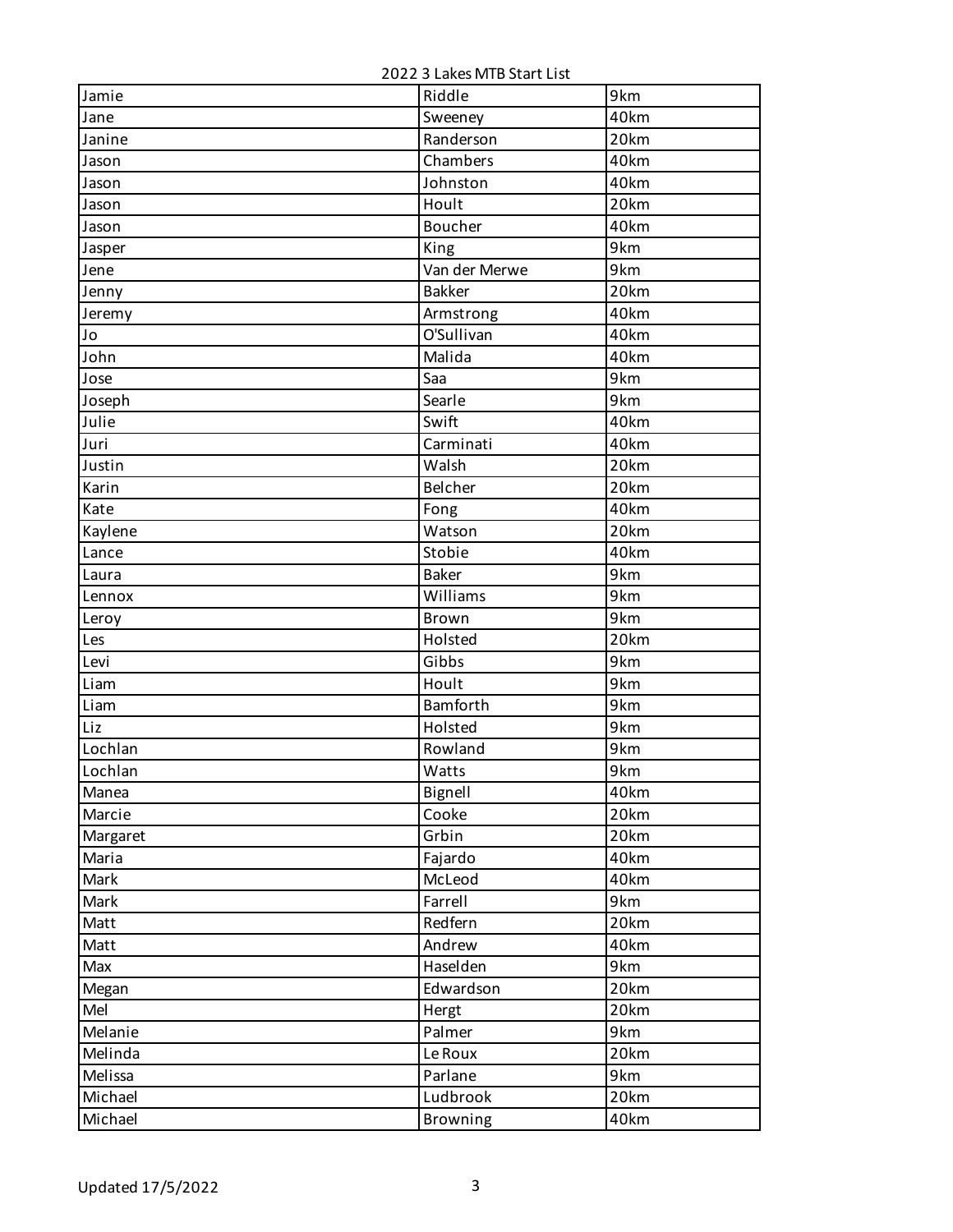2022 3 Lakes MTB Start List

| Michael       | Lea           | 40km |
|---------------|---------------|------|
| Mike          | Smith         | 40km |
| Miranda       | Harrison      | 40km |
| Mitchell      | Hoult         | 9km  |
| Monica        | Hutchinson    | 9km  |
| Nadine        | lightfoot     | 40km |
| Nerissa       | Haselden      | 9km  |
| Nick          | Madden        | 40km |
| Nicoli        | Schedewy      | 20km |
| Nigel         | Brereton      | 20km |
| Olivia        | Hardcastle    | 40km |
| Ollie         | Ludbrook      | 20km |
| Oscar         | Peake         | 9km  |
| Pam           | Morris        | 40km |
| Patrick       | Dravitzki     | 40km |
| Patrick Ville | Pagonzaga     | 40km |
| Paul          | Fey           | 40km |
| Paula         | Wood          | 40km |
| Pauline       | Dinsdale      | 20km |
| peggyann      | colville      | 9km  |
| Penny         | Reynders      | 20km |
| Peter         | Pool          | 9km  |
| Peter         | Colville      | 20km |
| Peter         | Flower        | 40km |
| Ravimar       | Capablanca    | 20km |
| Ray           | Petrie        | 40km |
| Red           | Blakely       | 20km |
| Reti          | Hick          | 20km |
| Rex           | Upton         | 9km  |
| Riaan         | Van der Merwe | 20km |
| Richard       | Knight        | 40km |
| Richard       | Bootten       | 40km |
| Riley         | <b>Baker</b>  | 9km  |
| Rob           | Dinsdale      | 20km |
| Roger         | Winton        | 40km |
| Rose          | Brown         | 20km |
| Ruth          | Tomich        | 20km |
| Ruth          | Hutchinson    | 40km |
| Sabrina       | Mckenzie      | 40km |
| Samara        | Watts         | 9km  |
| Sara          | Hill          | 40km |
| Sarah         | Gibbs         | 9km  |
| Sarah         | Da Silva      | 20km |
| Sarah         | Morris        | 20km |
| Scott         | <b>Baker</b>  | 9km  |
| Scott         | vallance      | 20km |
| Serah         | Mehrtens      | 20km |
| Shane         | Watts         | 9km  |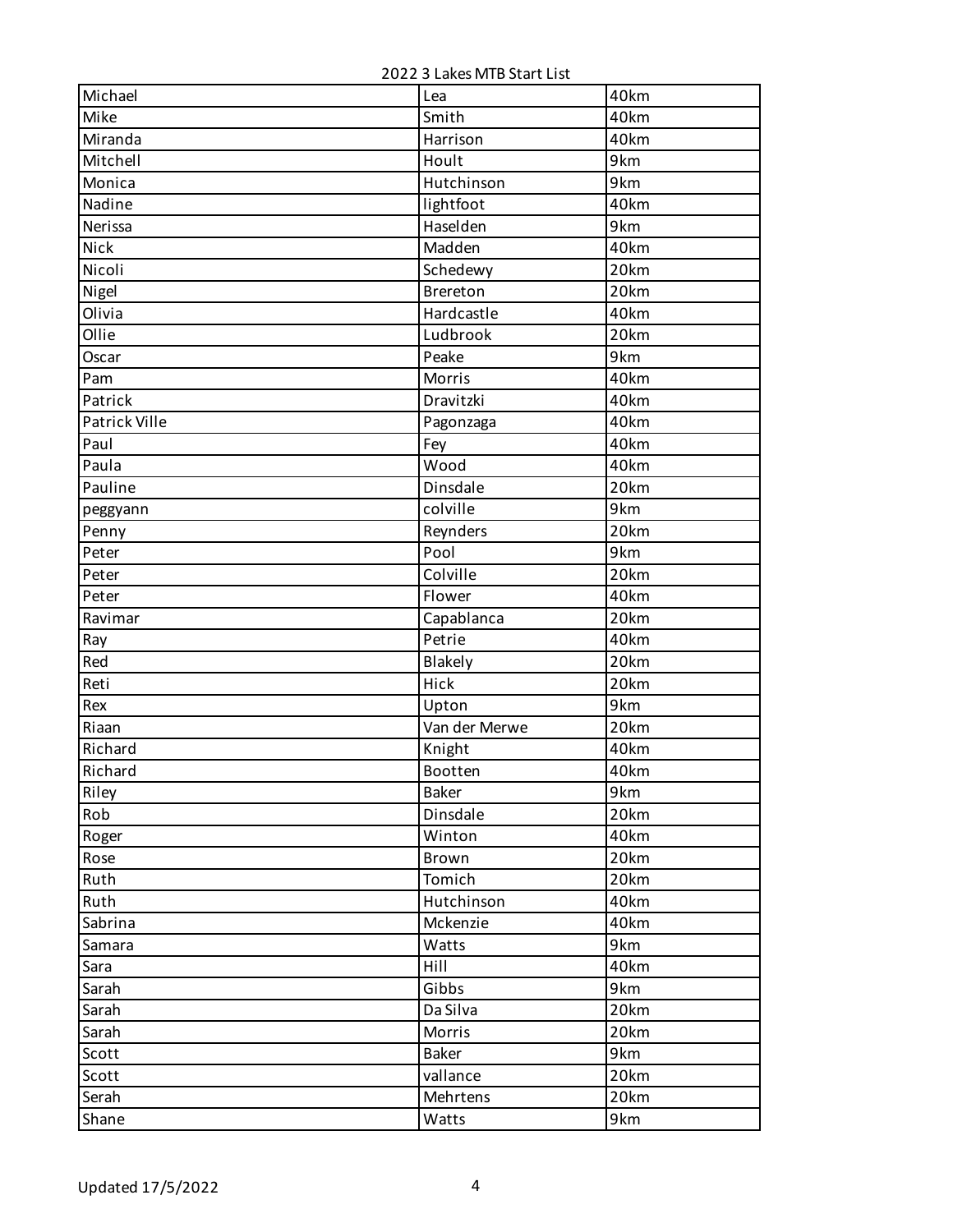2022 3 Lakes MTB Start List

| Shane   | Ace              | 20km |
|---------|------------------|------|
| Sharie  | Whittacker-Cook  | 20km |
| Sharon  | Gurnell          | 20km |
| Shaw    | Watson           | 20km |
| Sienna  | Farrell          | 9km  |
| Steve   | Boobyer          | 20km |
| Stuart  | Hofstetter       | 20km |
| Sue     | Ward             | 9km  |
| Sylvie  | Rodger           | 9km  |
| Taria   | Tane             | 20km |
| Tarsh   | Boobyer          | 20km |
| Theo    | Redfern          | 9km  |
| Therasa | Job              | 9km  |
| Thomas  | Evans            | 40km |
| Tim     | Kriletich        | 40km |
| Tom     | Webb             | 40km |
| Tracey  | Rowland          | 9km  |
| Tracey  | Redfern-Hardisty | 20km |
| Tracy   | Carter           | 20km |
| Trish   | Tucker           | 20km |
| Vince   | Fong             | 20km |
| Vincent | Fong             | 40km |
| Wayne   | Scott            | 40km |
| Wayne   | Kaire            | 40km |
| William | Bootten          | 20km |
| William | lightfoot        | 40km |
| William | Aoake            | 20km |
| Zara    | Riddle           | 20km |
| Zaviah  | Job              | 9km  |